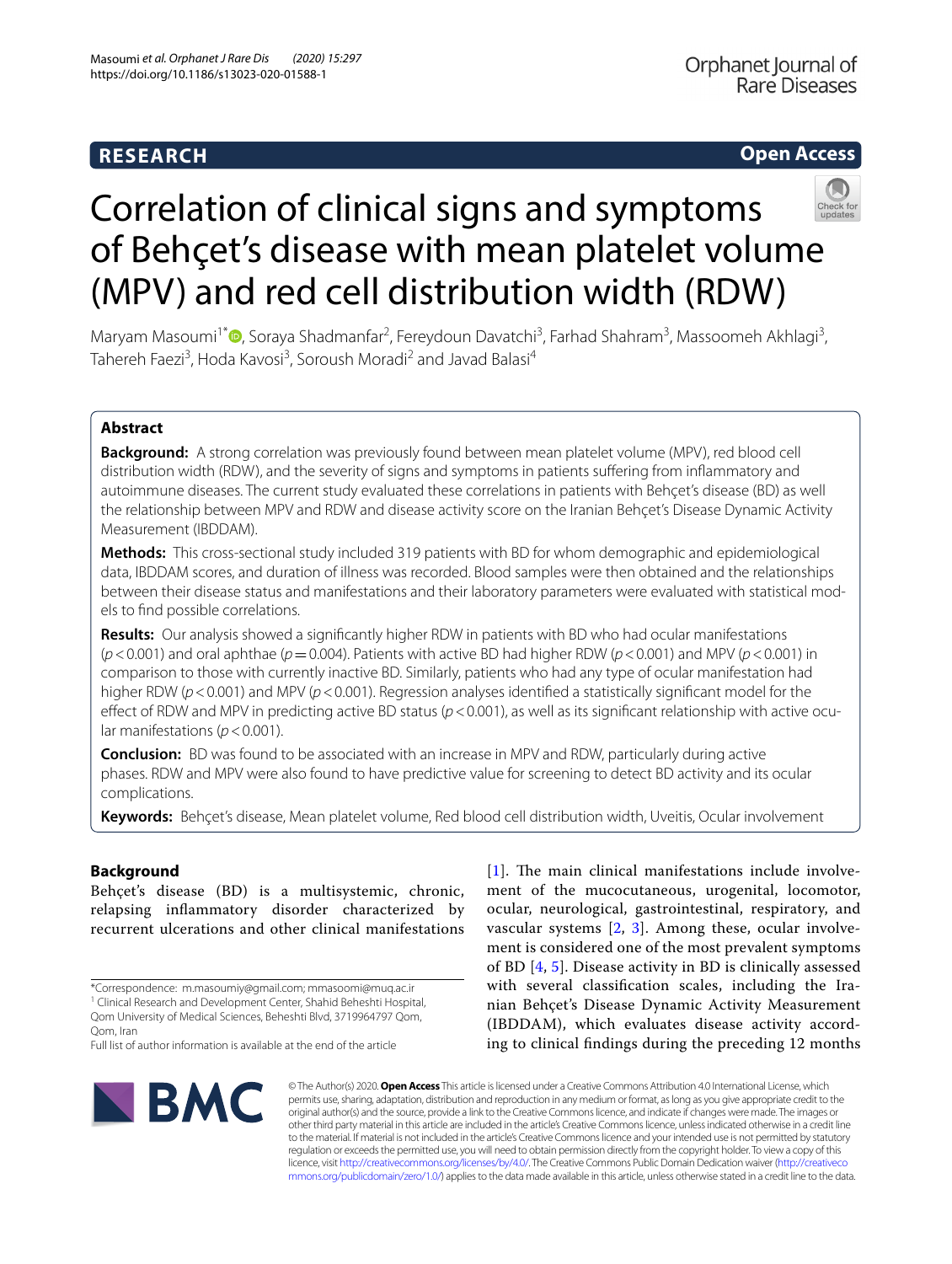[[6](#page-6-5)]. However, there is still a demand for novel laboratory markers, not only to determine disease activity in patients with BD, but also to fnd potentially informative correlations with diferent signs and symptoms that can help to predict the disease course and prevent its exacerbation [\[7,](#page-6-6) [8](#page-6-7)]. As a result, biomarkers in blood samples from patients are currently receiving much attention in the search for possible correlations with diseases activity and its manifestations [[9](#page-6-8), [10](#page-6-9)].

In terms of its pathological manifestations BD represents a type of vasculitis; thanks to its specifc clinical signs and symptoms, it is generally more easily diagnosed than other types of vasculitis since BD afects all vessels regardless of their size [\[11](#page-6-10)]. Although patients with BD may sufer from thrombosis-associated vascular involvement, the exact mechanism of thrombus formation remains unclear. A further consideration is that endothelial injury might not be solely responsible for the development of thrombosis, since several patients who have presented with thrombosis lacked endothelial injury [\[12](#page-6-11)]. Some studies suggested that platelet function correlates with the development of thromboses in patients with BD [[9,](#page-6-8) [10](#page-6-9)]. With an accurate determination of the relationship between platelet activity and morphological features such as volume, mean platelet volume (MPV) might be able to serve as a diagnostic marker to further study the role of platelets in thrombosis formation [\[12](#page-6-11), [13](#page-6-12)].

Mean platelet volume (MPV) is an important indicator of platelet activation. It increases with an increase in thrombocyte production. Important alterations in volume parameters of thrombocytes may have prophylactic and diagnostic importance in thrombotic events and prothrombotic tendency. In addition, increments in the platelet volume causes ischemia and infarction [\[14\]](#page-6-13).

Red blood cell distribution width (RDW) is another parameter proposed to be associated with infammatory processes. However, its use is mostly limited to the diagnosis of anemia because it is a numerical measurement of red blood cell (RBC) heterogeneity in volume in complete blood counts [[15,](#page-6-14) [16\]](#page-6-15).

Several earlier studies have shown a strong correlation of MPV and RDW with the severity of patients' signs and symptoms, particularly in individuals sufering from infammatory and autoimmune diseases including BD [[17,](#page-6-16) [18](#page-6-17)]. In addition, a few studies have evaluated these markers in patients with ocular manifestations of BD although none of them has investigated the relationship between MPV and RDW with disease activity based on activity measurement tools. Therefore, the present study was designed to compare MPV and RDW in patients with ocular BD and those with other manifestations, as well as the correlation of these measures with disease activity score according to the IBDDAM.

#### **Methods**

Patients diagnosed with BD were enrolled in this crosssectional study in consecutive order, regardless of the current activity state of their disease. Only drug-naive patients had been recruited in our study. Patients sufering from other autoimmune or infammatory conditions, including but not limited to malignancies and endocrine diseases, were excluded from this study.

BD was diagnosed according to the ICBD criteria.

The Ethics Committee of Tehran University of Medical Sciences approved the study protocol, and all patients provided informed consent before participation. The IBDDAM questionnaire outcomes were used only for investigational purposes and had no impact on clinical decision making or treatment decisions.

The patients' demographics and clinical information including age, gender, duration of the disease, medications used (e.g. colchicine, prednisolone, cytotoxic drugs, and disease-modifying anti-rheumatic drugs [DMARDs]) were recorded, along with IBDDAM scores  $[21]$  $[21]$ . The patients' IBDDAM scores were obtained in two follow-up sessions, and the overall score was calculated by adding the scores from the two sessions and dividing the sum by the interval between the two sessions (in months). The IBDDAM score evaluates 11 clinical manifestations, including oral aphthae (one point per five ulcers), genital ulceration (one point per ulcer), pseudofolliculitis (one point per ten lesions), erythema nodosum (one point per fve lesions), arthritis (arthralgia one point, monoarthritis two points, polyarthritis three points), venous involvement (thrombophlebitis one point, large vessel thrombosis two points), intestinal manifestations (three points for mild manifestations, six points for moderate to severe manifestations), central nervous system (CNS) manifestations (one point for mild headaches, three points for mild CNS involvement, six points for moderate to severe manifestation), epididymitis (two points), and pathergy (one point). Then blood samples were obtained to record complete blood count (CBC) components. MPV and DW were also measured by same laboratories.

#### **Statistical analysis**

Continuous variables were reported as the mean $\pm$ standard deviation (SD), and percentage and frequency values were used to report categorical data. Continuous and parametric data were compared between groups with an independent *t*-test, whereas categorical data were analyzed with the chi-squared test. A point-biserial correlation was run between CBC parameters of MPV and RDW and the use of DMARDs. Preliminary analyses showed no outliers, as assessed by boxplot, and engagement score was normally distributed, as assessed by Shapiro–Wilk's test (*p* > 0.05). In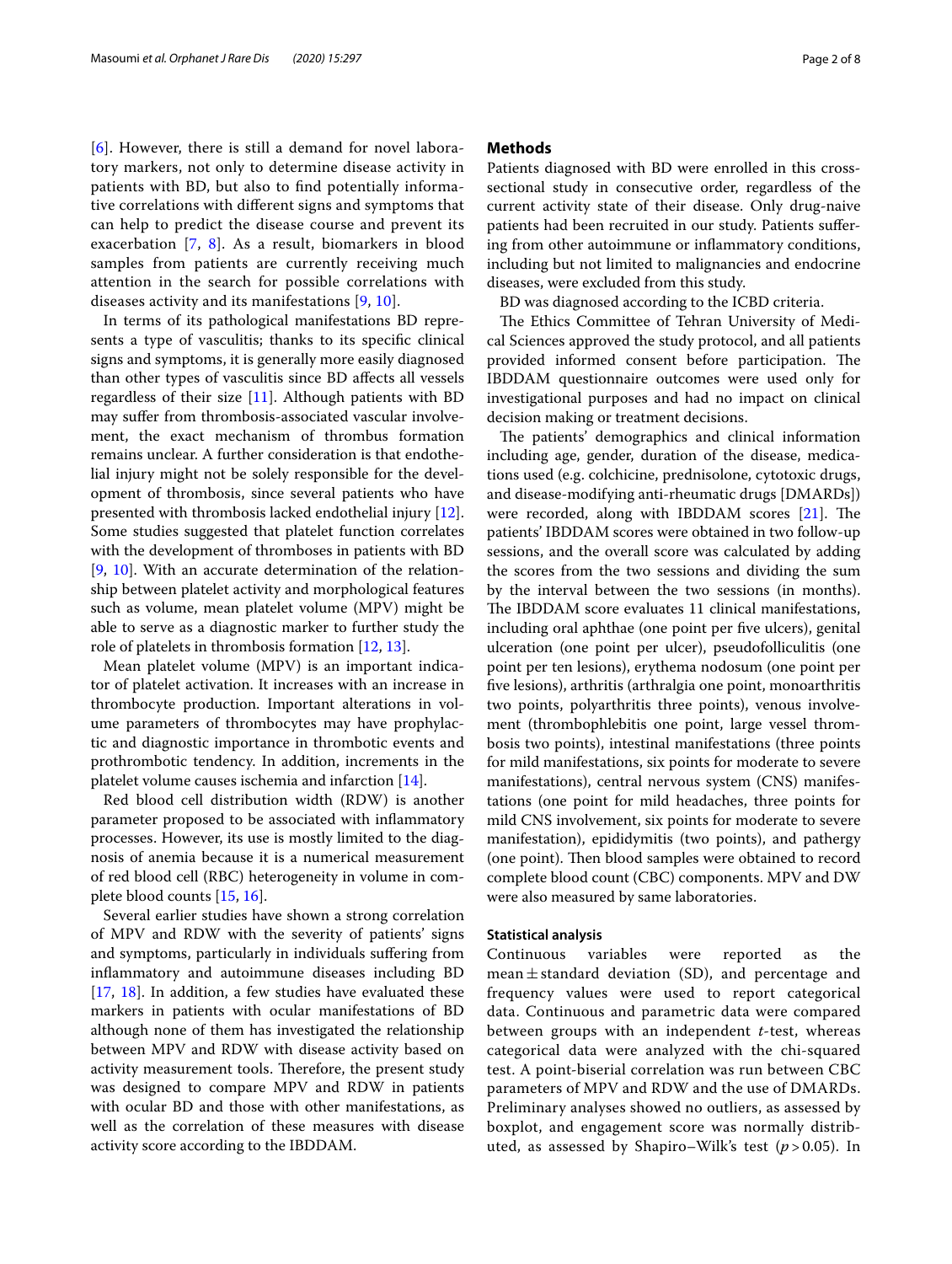addition, variances were homogeneous, as assessed by Levene's test for equality of variances.

Multiple regressions were run to predict the IBD-DAM score from MPV and RDW. Linearity was found in partial regression plots and a plot of studentized residuals against the predicted values. The independence of residuals was verifed by a Durbin–Watson statistic of 1.873, and homoscedasticity was confrmed by visual inspection of a plot of studentized residuals versus unstandardized predicted values. No evidence of multicollinearity was found, given that the tolerance values were higher than 0.1. There were no studentized deleted residuals greater than  $\pm 3$  standard deviations, no leverage values greater than 0.2, and values for Cook's distance were greater than 1. The assumption of normality was met, as assessed by a Q–Q Plot.

Binomial logistic regression was used to ascertain the efects of MPV and RDW on the likelihood that participants had active BD and active ocular manifestation of the disease. Linearity of continuous variables for the logit of the dependent variable was assessed with the Box–Tidwell procedure. The sensitivity, specificity, area under the curve (AUC), and optimal cut-of values were determined with receiver operating characteristic (ROC) curves. All analyses were done with SPSS Statistics for Windows version 25.0 (IBM Corp., Armonk, NY, USA). A *p* value less than 0.05 was considered statistically signifcant.

#### **Results Patients**

Three hundred twenty patients with BD between 10 and 81 years old (mean age  $43.5 \pm 12$  years) were enrolled. Of these, 142 patients (44.5%) were female and 177 (55.5%) were male. Their medical histories indicated that 157 patients used colchicine, 33 received prednisolone, and 130 underwent DMARD therapy with azathioprine (AZA) in 123 patients, methotrexate (MTX) in 97, and cyclosporine (CsA) in 16. Complete blood count showed average values of  $88.01 \pm 7.20$  for MCV and  $13.96 \pm 1.35$ for RDW.

#### **MPV and RDW in diferent BD manifestations**

The prevalence of different clinical manifestations of BD is summarized in Table [1](#page-2-0). An independent-sample *t*-test was run to determine whether diferences in RDW or MPV corresponded with the appearance of specifc BD signs and symptoms. Analyses showed that RDW was signifcantly higher only in patients with ocular manifestations ( $p < 0.001$ ) and oral aphthae ( $p = 0.004$ ). This, however, was not the case for MPV, and no correlation was found between MPV and any disease signs or symptoms.

Laboratory test results were compared in patients taking diferent medications. In patients who were taking DMARDs, MPV was signifcantly higher than in patients who were not using this medication  $(10.78 \pm 2.49 \text{ vs.})$  $10.17 \pm 2.05$ ,  $p = 0.02$ ). There was no statistically significant diference in RDW values between patients taking

<span id="page-2-0"></span>**Table 1 Mean platelet volume (MPV) and red blood cell distribution width (RDW) values according to diferent clinical manifestations of Behçet's disease**

| <b>BD</b> manifestations |           | Frequency (%) | MPV (mean $\pm$ SD) | p    | $RDW$ (mean $\pm SD$ ) | p       |
|--------------------------|-----------|---------------|---------------------|------|------------------------|---------|
| Oral aphthae             | <b>No</b> | $4(1.3\%)$    | $8.9 \pm 1.56$      | 0.94 | $13.05 \pm 0.31$       | 0.25    |
|                          | Yes       | 315 (98.7%)   | $10.45 \pm 2.26$    |      | $13.97 \pm 1.36$       |         |
| Genital aphthae          | No        | 137 (42.9%)   | $10.42 \pm 2.17$    | 0.17 | $13.86 \pm 1.38$       | 0.04    |
|                          | Yes       | 182 (57.1%)   | $10.43 \pm 2.33$    |      | $14.04 \pm 1.34$       |         |
| Ocular                   | No        | 68 (21.3%)    | $10.35 \pm 1.98$    | 0.74 | $13.48 \pm 1.13$       | < 0.001 |
|                          | Yes       | 251 (78.7%)   | $10.45 \pm 2.33$    |      | 14.09±1.39             |         |
| Dermal                   | No        | 236 (74%)     | $10.38 \pm 2.28$    | 0.56 | $14.02 \pm 1.37$       | 0.18    |
|                          | Yes       | 83 (26%)      | $10.55 \pm 2.2$     |      | 13.79±1.32             |         |
| Pathergy test            | No.       | 200 (62.7%)   | $10.41 \pm 2.27$    | 0.84 | $14.02 \pm 1.37$       | 0.33    |
|                          | Yes       | 119 (37.3%)   | $10.46 \pm 2.24$    |      | $13.87 \pm 1.35$       |         |
| Vascular                 | No        | 294 (92.2%)   | $10.41 \pm 2.24$    | 0.61 | 13.99 ± 1.37           | 0.19    |
|                          | Yes       | 25 (7.8%)     | $10.65 \pm 2.5$     |      | $13.62 \pm 1.14$       |         |
| Gastrointestinal         | No        | 305 (95.6%)   | $10.43 \pm 2.27$    | 0.94 | $13.97 \pm 1.37$       | 0.6     |
|                          | Yes       | 14 (4.4%)     | $10.39 \pm 2.05$    |      | 13.78 ± 1.04           |         |
| <b>CNS</b>               | No        | 315 (98.7%)   | $10.42 \pm 2.27$    | 0.1  | $13.96 \pm 1.36$       | 0.62    |
|                          | Yes       | 4(1.3%)       | $10 \pm 0.3$        |      | $13.57 \pm 0.25$       |         |

BD, Behcet's disease; CNS, central nervous system; MPV, mean platelet volume; RDW, red blood cell distribution width; SD, standard deviation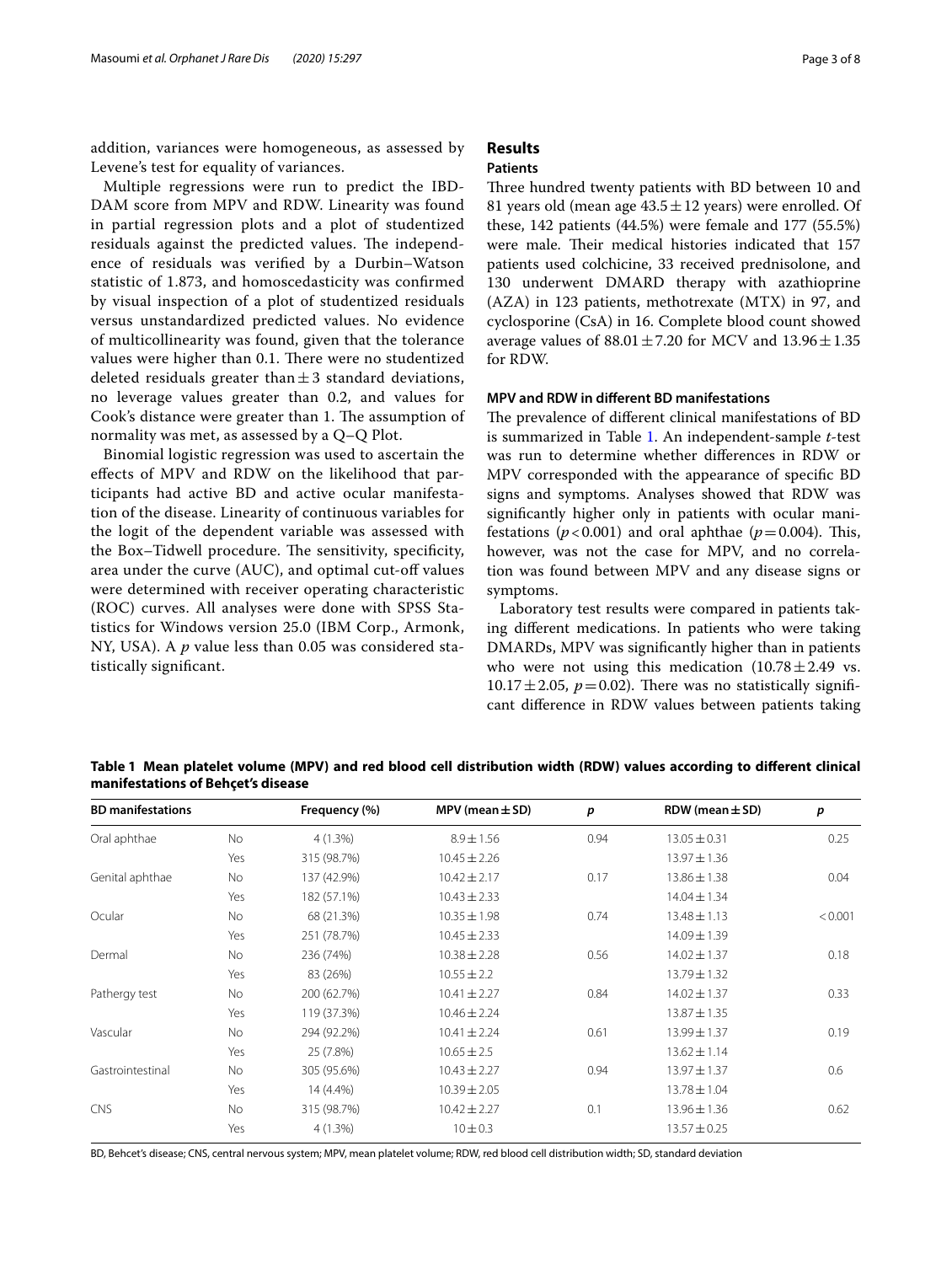and not taking DMARDs  $(14.11 \pm 1.39 \text{ vs. } 13.85 \pm 1.32,$  $p = 0.09$ ).

#### **Active BD manifestations**

The frequencies of different manifestations of active BD are listed in Table [2](#page-4-0). One hundred sixty-one patients (50.4%) were found to have active BD manifestations in their most recent examination. Among 109 (31.4%) patients with active ocular involvement, anterior uveitis was observed in 94 (29.5%), and posterior uveitis in 17 (5.4%). Retinal vasculitis was seen in 58 (18.2%) patients. Active oral aphthae were present in 59 patients (18.5%), and genital aphthae were found in 9 (2.8%). Patients with active BD had significantly higher RDW  $(p<0.001)$ and MPV  $(p<0.001)$  in comparison to patients without any active manifestation (Fig. [1](#page-3-0)). Similarly, patients who had ocular manifestations in any site of involvement had higher RDW ( $p < 0.001$ ) and MPV ( $p < 0.001$ ) (Fig. [2](#page-3-1)). The presence of other BD manifestations, however, was not associated with MPV or RDW values in comparisons of patients with active BD vs. those whose disease was in an inactive state.

#### **Predictive value of RDW and MPV for BD manifestations**

Separate binomial logistic regression analyses were used to determine whether RDW and MPV could indicate the likelihood of patients having active BD or having active ocular manifestations of the disease. The results





<span id="page-3-1"></span>produced a statistically signifcant logistic regression model in which the weight of RDW and MPV had some predictive power for active BD status, with  $\chi^2$  (2) = 82.205 and  $p < 0.001$ . The model explained 31.0% (Nagelkerke R2) of the variance in BD, and correctly classifed 68.3% of cases. Sensitivity was 80% and specifcity was 51%, with a positive predictive value of 62% and a negative predictive value of 71%. Both of these two predictor variables were statistically signifcant (Table [3](#page-4-1)). Higher RDW and MPV were associated with a higher potential incidence of BD. The area under the ROC curve was 0.785 (95% confdence interval [CI] 0.737–0.834), which is considered an acceptable level of discrimination.

The highest rates of sensitivity and specificity derived using Youden's J were found for the cut-off points of diagnostic accuracy for RDW and MPV. The RDW value of 14.15 showed 77% sensitivity and 65% specifcity for the diagnosis of active BD. The cut-off value of MPV was 12.95, with 73% sensitivity and 63% specifcity.

<span id="page-3-0"></span>The relationship between RDW and MPV and active ocular manifestations was evaluated with binomial logistic regression. The results yielded a statistically significant model, with  $\chi^2$  (2)=76.948 and *p* < 0.001. The model explained 29.6% (Nagelkerke R2) of the variance in active ocular manifestations of BD, and correctly classifed 77.7% of patients. Sensitivity was 53%, specifcity was 90%, positive predictive value was 74%, and negative predictive value was 79%. In the predictive model, RDW and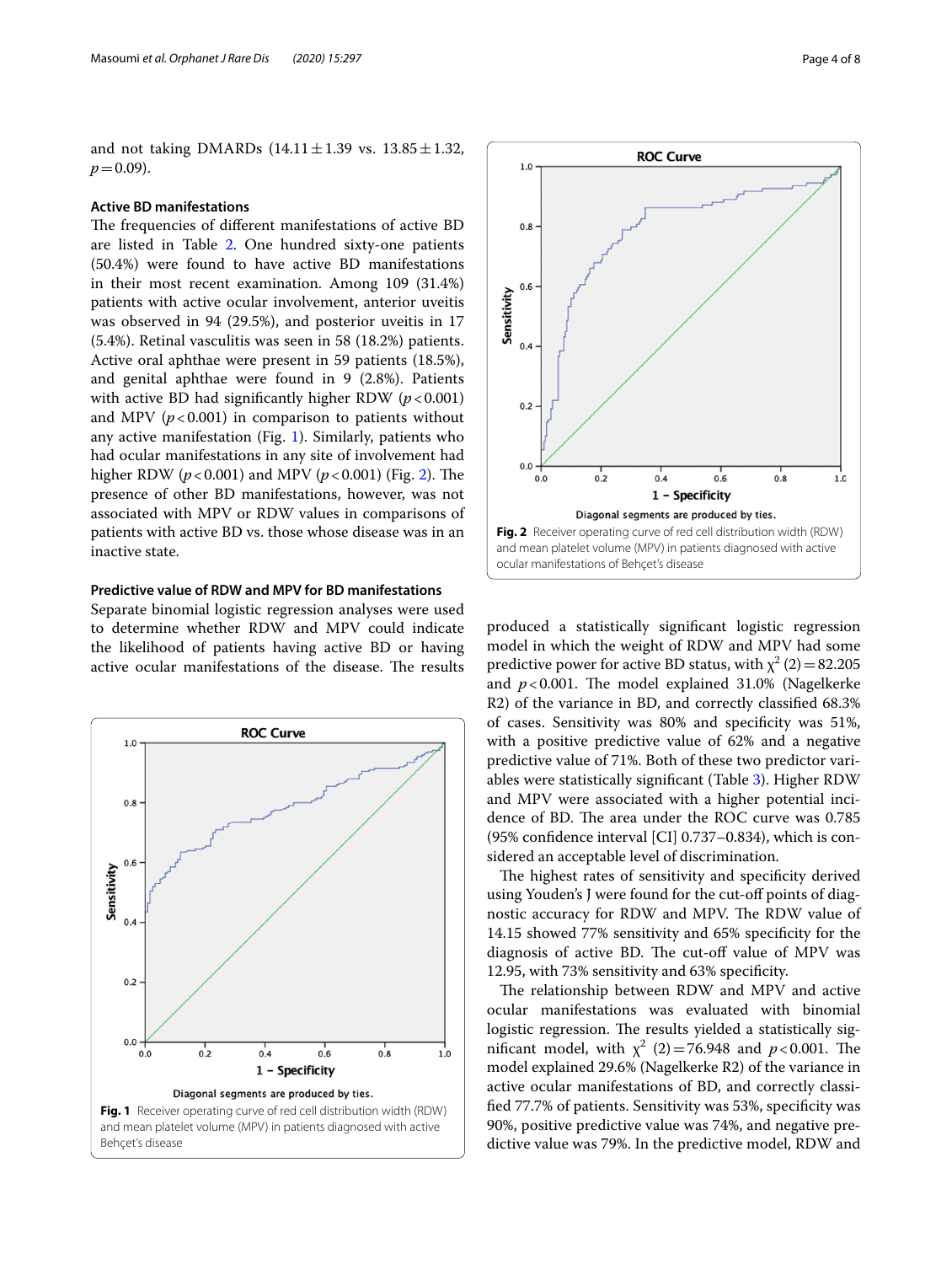| <b>BD</b> active manifestations |     | Frequency (%) | $MPV$ (mean $\pm$ SD) | p       | $RDW$ (mean $\pm SD$ ) | р       |
|---------------------------------|-----|---------------|-----------------------|---------|------------------------|---------|
| Active BD                       | No  | 119 (37.4%)   | $9.37 + 1.37$         | < 0.001 | $13.26 + 0.76$         | < 0.001 |
|                                 | Yes | 200 (62.6%)   | $11.05 \pm 2.45$      |         | $14.38 \pm 1.47$       |         |
| Active ocular signs             | No  | 210 (65.9%)   | $9.82 + 1.84$         | < 0.001 | $13.56 \pm 1.09$       | < 0.001 |
|                                 | Yes | 109 (34.1%)   | $11.59 \pm 2.53$      |         | $14.72 \pm 1.5$        |         |
| Active oral signs               | No  | 206 (64.5%)   | $10.38 \pm 2.3$       | 0.63    | $13.96 \pm 1.36$       | 0.63    |
|                                 | Yes | 113 (35.5%)   | $10.51 \pm 2.19$      |         | $13.95 \pm 1.36$       |         |
| Active genital signs            | No  | 310 (97.1%)   | $10.47 + 2.26$        | 0.87    | $13.96 \pm 1.36$       | 0.46    |
|                                 | Yes | $9(2.9\%)$    | $8.94 \pm 1.59$       |         | $13.89 + 1.5$          |         |

<span id="page-4-0"></span>**Table 2 Mean platelet volume (MPV) and red blood cell distribution width (RDW) values according to Behçet's disease activity status**

BD, Behçet's disease; MPV, mean platelet volume; RDW, red blood cell distribution width; SD, standard deviation

#### <span id="page-4-1"></span>**Table 3 Linear regression analysis of the correlation of mean platelet volume (MPV) and red blood cell distribution width (RDW) with Behçet's disease and ocular manifestations**

| <b>Condition</b>   | Variable   | В         | <b>SE</b> | Wald   | df | p       | Odds ratio   | 95% CI for odds<br>ratio |       |
|--------------------|------------|-----------|-----------|--------|----|---------|--------------|--------------------------|-------|
|                    |            |           |           |        |    |         |              | Lower                    | Upper |
| Active BD          | <b>RDW</b> | 0.709     | 0.131     | 29.362 |    | < 0.001 | 2.031        | 1.572                    | 2.625 |
|                    | <b>MPV</b> | 0.32      | 0.07      | 21.221 |    | < 0.001 | 1.378        | 1.202                    | 1.579 |
|                    | Constant   | $-12.472$ | 1.893     | 43.392 |    | < 0.001 | $\mathbf{0}$ |                          |       |
| Ocular BD (active) | <b>RDW</b> | 0.584     | 0.112     | 27.382 |    | < 0.001 | 1.793        | 1.441                    | 2.232 |
|                    | <b>MPV</b> | 0.289     | 0.063     | 20.993 |    | < 0.001 | 1.335        | 1.18                     | 1.511 |
|                    | Constant   | $-11.965$ | 1.626     | 54.148 |    | < 0.001 | 0            |                          |       |

BD, Behçet's disease; MPV, mean platelet volume; RDW, red blood cell distribution width; SD, standard deviation

MPV were statistically signifcant (Table [3\)](#page-4-1), with higher values indicating the potential incidence of active ocular manifestations of BD. The area under the ROC curve was 0.794 (95% CI 0.737–0.850), which was considered an acceptable level of discrimination. According to analysis with Youden's J, the cut-off values for a diagnosis of active ocular BD were 14.93 for RDW (62% sensitivity and 92% specifcity), and 13.42 for MPV (52% sensitivity and 90% specificity).

#### **Relationship of RDW and MPV with IBDDAM score**

Multiple regressions were run to predict overall IBD-DAM score from the patients' age, gender, body mass index (BMI), MPV, RDW, DMARD use, active BD status, active ocular signs, and active oral and genital ulcers. Six of the variables, e.g. age, gender, BMI, BD activity status, and active oral and genital aphthae, had no statistically signifcant role in the model. After omitting these variables from the predictive model, partial regression plots revealed linearity and yielded a plot of studentized residuals against the predicted values. The residuals were independent, according to the Durbin–Watson statistic of 1.925. The multiple regression model showed statistically signifcant predictive power for IBDDAM score,

#### <span id="page-4-2"></span>**Table 4 Summary of multiple regression analysis**

| Variable         | В      | <b>SE</b> beta | <b>Beta</b> | р     |
|------------------|--------|----------------|-------------|-------|
| Intercept        | 30.154 | 8.68           |             |       |
| <b>RDW</b>       | 2.07   | 0.653          | 0.166       | 0.002 |
| <b>MPV</b>       | 0.888  | 0.394          | 0.118       | 0.025 |
| Active ocular BD | 4.143  | 1.75           | 0.116       | 0.019 |
| <b>DMARDs</b>    | 13.793 | 1.704          | 0.4         | 0.001 |
|                  |        |                |             |       |

BD, Behçet's disease; DMARDs, disease-modifying anti-rheumatic drugs; MPV, mean platelet volume; RDW, red blood cell distribution width; SE, standard error

with F (4, 314) = 26.06,  $p < 0.001$ , and adjusted R<sup>2</sup> = 0.24. All four variables added statistically signifcant value to the prediction. The regression coefficients and standard errors are reported in Table [4](#page-4-2).

#### **Discussion**

The present study aimed to investigate the correlation between two laboratory parameters which are easily obtainable from a blood sample and BD activity along with its diferent manifestations. RDW was signifcantly higher in patients with ocular and oral manifestations of BD, regardless of disease activity. MPV, however, was not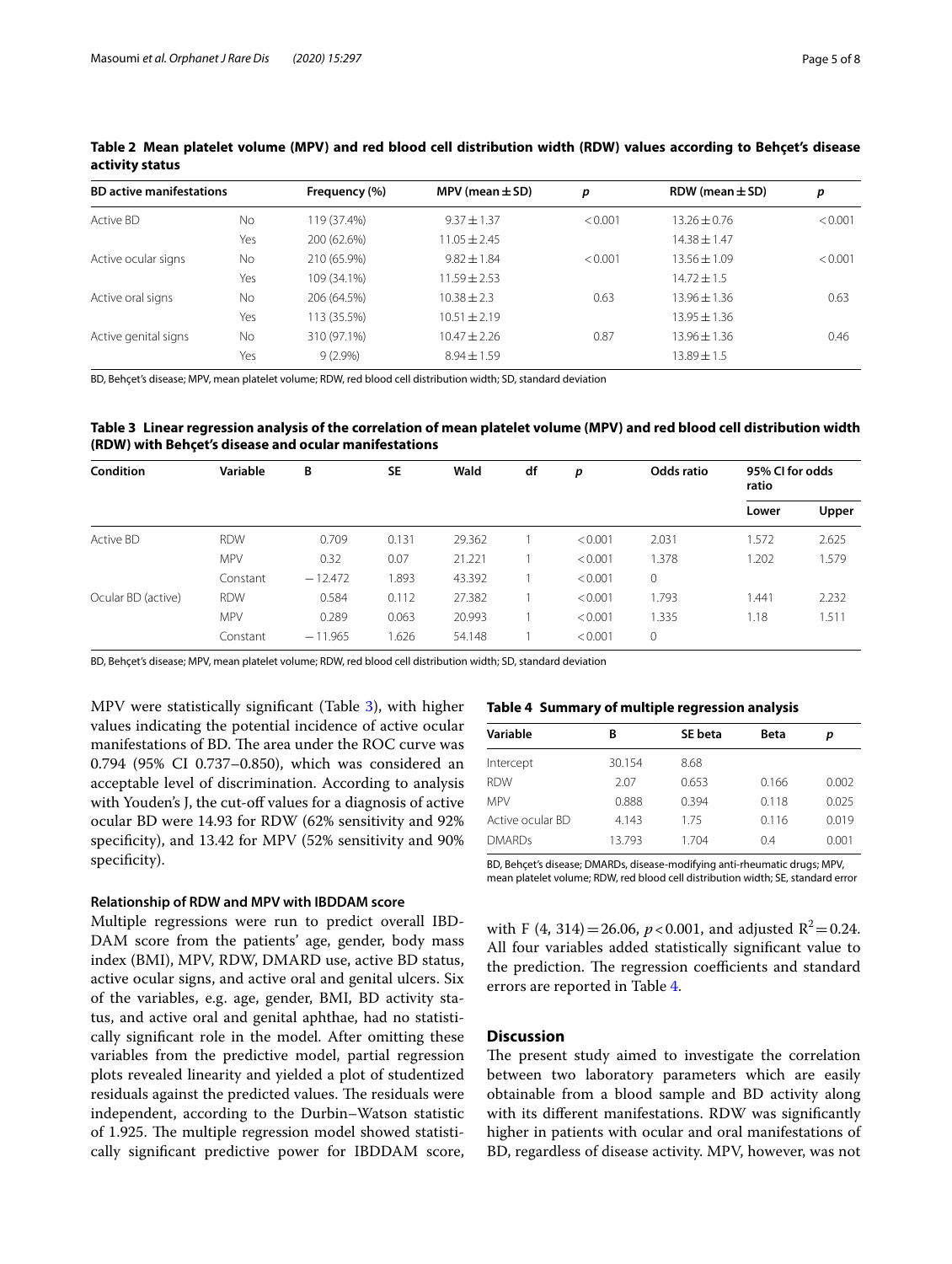associated with clinical manifestations of BD. The results also demonstrated that RDW and MPV correlated with the activity of BD, particularly in patients with ocular manifestations. According to Aksoy et al. study RDW were signifcantly higher in patients with Behçet's disease than in controls, and in those with active disease compared with inactive disease or controls. No diferences were observed in RDW between patients with or without ocular or vascular involvement [\[19](#page-6-18)].

No such correlation was found between MPV or RDW and other BD signs and symptoms such as genital ulcers or vasculitis, probably because the incidence of these manifestations was low in our population sample. The area under the ROC curve indicated acceptable discriminative ability for RDW and MPV in diferentiating active BD and active ocular manifestations of the disease. A linear correlation was also found between overall IBDDAM score and the aforementioned parameters.

Since its introduction, BD diagnosis has been based primarily on clinical assessment and physical examination, and no specifc paraclinical fndings or laboratory tests have been especially applicable in the process [\[20](#page-7-1)]. In response to the need for better diagnostic methods and in order to search for a link that connects paraclinical methods to disease activity, several biomarkers and factors have been identifed as associated with BD activity, including platelet-to-lymphocyte ratio (PLR), neutrophil-to-lymphocyte ratio (NLR), and erythrocyte sedimentation rate (ESR) [\[21](#page-7-0), [22\]](#page-7-2). Earlier studies have detected increased MPV and RDW in patients with infammatory and chronic diseases, and researchers have speculated that these biomarkers might be associated with inflammation and pro-inflammatory processes [[23–](#page-7-3) [25\]](#page-7-4). In this connection, RDW was found to correlate with levels of infammation in rheumatoid arthritis, infammatory bowel disease, and ankylosing spondylitis [[16,](#page-6-15) [17](#page-6-16), [24,](#page-7-5) [26\]](#page-7-6). Furthermore, MPV has also been suggested as a biomarker associated with thrombosis and oral ulcers in patients with BD [[27\]](#page-7-7).

Since only a few studies have investigated the importance of these easily-applicable and inexpensive biomarkers in the clinical assessment of patients with BD, it has not been possible to use these biomarkers in clinical approaches. Nonetheless, our results show elevated RDW and MPV not only during BD fares but also in association with its ocular manifestations. Although the underlying etiology for this phenomenon is not well understood, we speculate that with the progression of pro-infammatory states and the resulting disruption of erythropoiesis, secretion of infammatory cytokines by platelets is enhanced, and an increase in RDW and MPV follows [[12,](#page-6-11) [19\]](#page-6-18). Medication with DMARDs might also contribute to myelosuppression and result in disrupted CBC parameters such as RDW and MPV [\[28](#page-7-8)].

Several recent studies have noted a signifcant increase in RDW in patients with a history of BD regardless of disease activity [\[19,](#page-6-18) [29](#page-7-9), [30\]](#page-7-10). Uzkeser et al. found increased MPV in patients with BD compared to a healthy control group, along with a signifcant positive correlation between MPV and BD manifestations such as oral and genital ulcers, ocular involvement, and arthritis [[31\]](#page-7-11). In contrast, we found no signifcant association between active oral and genital aphthae and MPV; however, we did fnd that MPV correlated with ocular involvement in BD. These contrasting results might be due to the low incidence of involvement of other organs in BD in the present study population.

In 2013, Turkcu et al. claimed that MPV measurement had no predictive value in determining the likelihood clinical improvement in ocular BD after standard immunosuppressive treatment [\[32](#page-7-12)]. Although we found no signifcant diference in MPV values between patients with and without ocular BD, the results of our study show not only a correlation between MPV and DMARD use, but also increased MPV in patients with active ocular involvement.

To our knowledge, our study is one of the frst to evaluate RDW and MPV changes in patients with BD in connection with their disease activity and current manifestations. Additionally, we assessed the possible relationships of BD fares with demographic and laboratory characteristics, although in line with previous studies, no signifcant correlations could be found [[9\]](#page-6-8).

Aksoy et al. reported in 2015 that MPV was not elevated in patients with BD compared to healthy individuals, or in patients with active BD compared to patients with inactive BD, despite fnding higher MPV values in patients with vascular involvement than those without [[19\]](#page-6-18).

It is well established that platelets play an essential role in various infammatory diseases by stimulating immune responses and activating immune cells, which is in line with our fnding of signifcantly higher MPV values in patient with BD, among whom the increase was higher in patients with active BD.

The present findings point to MPV and RDW as potentially promising clinical tools in the diagnosis of BD, particularly in its active period. In addition, MPV and RDW might be applicable as screening parameters in patients with BD, although this requires further comprehensive research with prospective studies and randomized trials.

In light of the present results and previous fnding regarding specifc associations of NLR and PLR with the active phase of BD, we recommend further investigation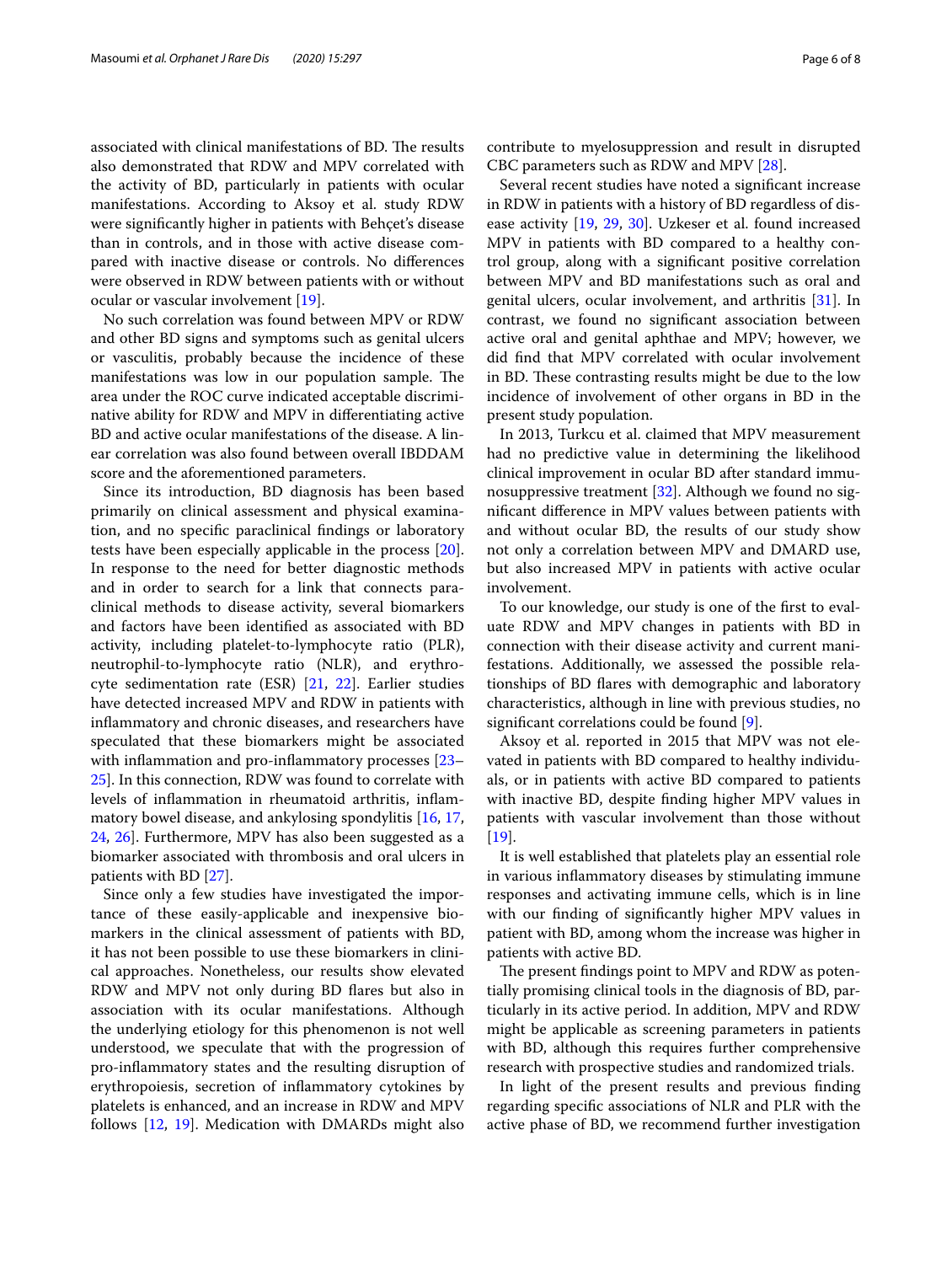into the correlation of PLR and NLR ratios with diferent clinical manifestations of Behçet's disease.

#### **Limitations**

The present study was not without limitations. Because it was carried out at a single center and conducted with a cross-sectional study design rather than a cohort design, our results provide some evidence for the applicability of MPV and RDW as a variables able to predict the disease course and its manifestations, yet further studies are required to test these parameters and establish them as valuable tools for the diagnosis and monitoring of patients with BD. Another limitation of our study was that laboratory tests were done only once for each patient regardless of their clinical status or disease activity. In addition, the absence of data on dietary habits limited our results. Finally, because of the low incidence of some signs and symptoms of BD in our study population, we were not able to evaluate the involvement of all organs with the same level of reliability.

### **Conclusion**

BD was found to be associated with an increase in MPV and RDW, particularly during active phases. RDW and MPV were also found to have predictive value for screening to detect BD activity and its ocular complications.

#### **Acknowledgements**

We thank K. Shashok (AuthorAID in the Eastern Mediterranean) for improving the use of English in the manuscript.

#### **Authors' contributions**

SS, MM, FD, FS, MA, TF, and HK conceived and planned the visits. SS, MM, and FD carried out the physical examinations. SS and MM planned and carried out the laboratory tests. FD, FS, TF, HK, and MA contributed to analysis of the results. SS, MM, TF, HK, MA, and FD contributed to the interpretation of the results. MM and SM and JB took the lead in writing the manuscript. All authors provided critical feedback and helped shape the research, analysis and manuscript. All authors read and approved the fnal manuscript.

#### **Funding**

None declared.

#### **Availability of data and materials**

The datasets used and analyzed in the current study are available from the corresponding author on reasonable request.

#### **Ethics approval and consent to participate**

The Ethics Committee of Tehran University of Medical Sciences approved the study protocol, and all patients provided informed consent before participating.

#### **Consent for publication**

Not applicable.

#### **Conflict of interest**

The authors declare that they have no competing interests.

#### **Author details**

<sup>1</sup> Clinical Research and Development Center, Shahid Beheshti Hospital, Qom University of Medical Sciences, Beheshti Blvd, 3719964797 Qom, Qom, Iran.<br><sup>2</sup> Tehran University of Medical Sciences, Tehran, Iran. <sup>3</sup> Rheumatology Research Center, Tehran University of Medical Sciences, Tehran, Iran. <sup>4</sup> Student Research Committee, School of Medicine, Iran University of Medical Sciences, Tehran, Iran.

Received: 25 April 2020 Accepted: 13 October 2020 Published online: 21 October 2020

#### **References**

- <span id="page-6-0"></span>1. Cho SB, Cho S, Bang D. New insights in the clinical understanding of Behçet's disease. Yonsei Med J. 2012;53(1):35–42.
- <span id="page-6-1"></span>2. Emmi G, Becatti M, Bettiol A, Hatemi G, Prisco D, Fiorillo C. Behçet's syndrome as a model of thrombo-infammation: the role of neutrophils. Front Immunol. 2019;10:1085.
- <span id="page-6-2"></span>3. Davatchi F, Assaad-Khalil S, Calamia K, Crook J, Sadeghi-Abdollahi B, International Team for the Revision of the International Criteria for Behçet's Disease (ITR‐ICBD), et al. The International Criteria for Behçet's Disease (ICBD): a collaborative study of 27 countries on the sensitivity and specifcity of the new criteria. J Eur Acad Dermatol Venereol. 2014;28(3):338–47.
- <span id="page-6-3"></span>4. Bertrand P-J, Jamilloux Y, Ecochard R, Richard-Colmant G, Gerfaud-Valentin M, Guillaud M, et al. Uveitis: autoimmunity… and beyond. Autoimmun Rev. 2019;18:102351.
- <span id="page-6-4"></span>5. Ozyazgan Y, Ucar D, Hatemi G, Yazici Y. Ocular involvement of Behçet's syndrome: a comprehensive review. Clin Rev Allergy Immunol. 2015;49(3):298–306.
- <span id="page-6-5"></span>6. Shahram F, Khabbazi A, Nadji A, Ziaie N, Banihashemi AT, Davatchi F. Comparison of existing disease activity indices in the follow-up of patients with Behcet's disease. Mod Rheumatol. 2009;19(5):536–41.
- <span id="page-6-6"></span>7. Hu C-J, Pan J-B, Song G, Wen X-T, Wu Z-Y, Chen S, et al. Identifcation of novel biomarkers for Behcet disease diagnosis using human proteome microarray approach. Mol Cell Proteomics. 2017;16(2):147–56.
- <span id="page-6-7"></span>8. Seyahi E. Behçet's disease: how to diagnose and treat vascular involvement. Best Pract Res Clin Rheumatol. 2016;30(2):279–95.
- <span id="page-6-8"></span>9. Macey M, Hagi-Pavli E, Stewart J, Wallace GR, Stanford M, Shirlaw P, et al. Age, gender and disease-related platelet and neutrophil activation ex vivo in whole blood samples from patients with Behcet's disease. Rheumatology. 2011;50(10):1849–59.
- <span id="page-6-9"></span>10. Pamuk GE, Pamuk ÖN, Örüm H, Demir M, Turgut B, Cakir N. Might platelet-leucocyte complexes be playing a role in major vascular involvement of Behçet's disease? A comparative study. Blood Coagul Fibrinolysis. 2010;21(2):113–7.
- <span id="page-6-10"></span>11. Balta I, Balta S, Demirkol S, Ekiz O. Peripheral arterial disease in patients with Behçet's disease. Rheumatol Int. 2014;34(4):589–90.
- <span id="page-6-11"></span>12. Acikgoz N, Karincaoglu Y, Ermis N, Yagmur J, Atas H, Kurtoglu E, et al. Increased mean platelet volume in Behçet's disease with thrombotic tendency. Tohoku J Exp Med. 2010;221(2):119–23.
- <span id="page-6-12"></span>13. Yuri-Gasparyan A, Ayvazyan L, Mikhailidis PD, Kitas DG. Mean platelet volume: a link between thrombosis and infammation? Curr Pharm Des. 2011;17(1):47–58.
- <span id="page-6-13"></span>14. Ayer M, Menken İ, Yamak M, Ayer FA, Kırkızlar O, Burak AM. The impact of mean platelet volume (MPV) and JAK-2 mutation on thrombosis in chronic myeloproliferative diseases. Indian J Hematol Blood Transfus. 2017;33(2):181–7.
- <span id="page-6-14"></span>15. Song CS, Park DI, Yoon MY, Seok HS, Park JH, Kim HJ, et al. Association between red cell distribution width and disease activity in patients with infammatory bowel disease. Dig Dis Sci. 2012;57(4):1033–8.
- <span id="page-6-15"></span>16. Hu Z-D, Chen Y, Zhang L, Sun Y, Huang Y-L, Wang Q-Q, et al. Red blood cell distribution width is a potential index to assess the disease activity of systemic lupus erythematosus. Clin Chim Acta. 2013;425:202–5.
- <span id="page-6-16"></span>17. Cakal B, Akoz AG, Ustundag Y, Yalinkilic M, Ulker A, Ankarali H. Red cell distribution width for assessment of activity of infammatory bowel disease. Dig Dis Sci. 2009;54(4):842–7.
- <span id="page-6-17"></span>18. Kisacik B, Tufan A, Kalyoncu U, Karadag O, Akdogan A, Ozturk MA, et al. Mean platelet volume (MPV) as an infammatory marker in ankylosing spondylitis and rheumatoid arthritis. Joint Bone Spine. 2008;75(3):291–4.
- <span id="page-6-18"></span>19. Aksoy ŞN, Savaş E, Sucu M, Kisacik B, Kul S, Zengin O. Association between red blood cell distribution width and disease activity in patients with Behçet's disease. J Int Med Res. 2015;43(6):765–73.